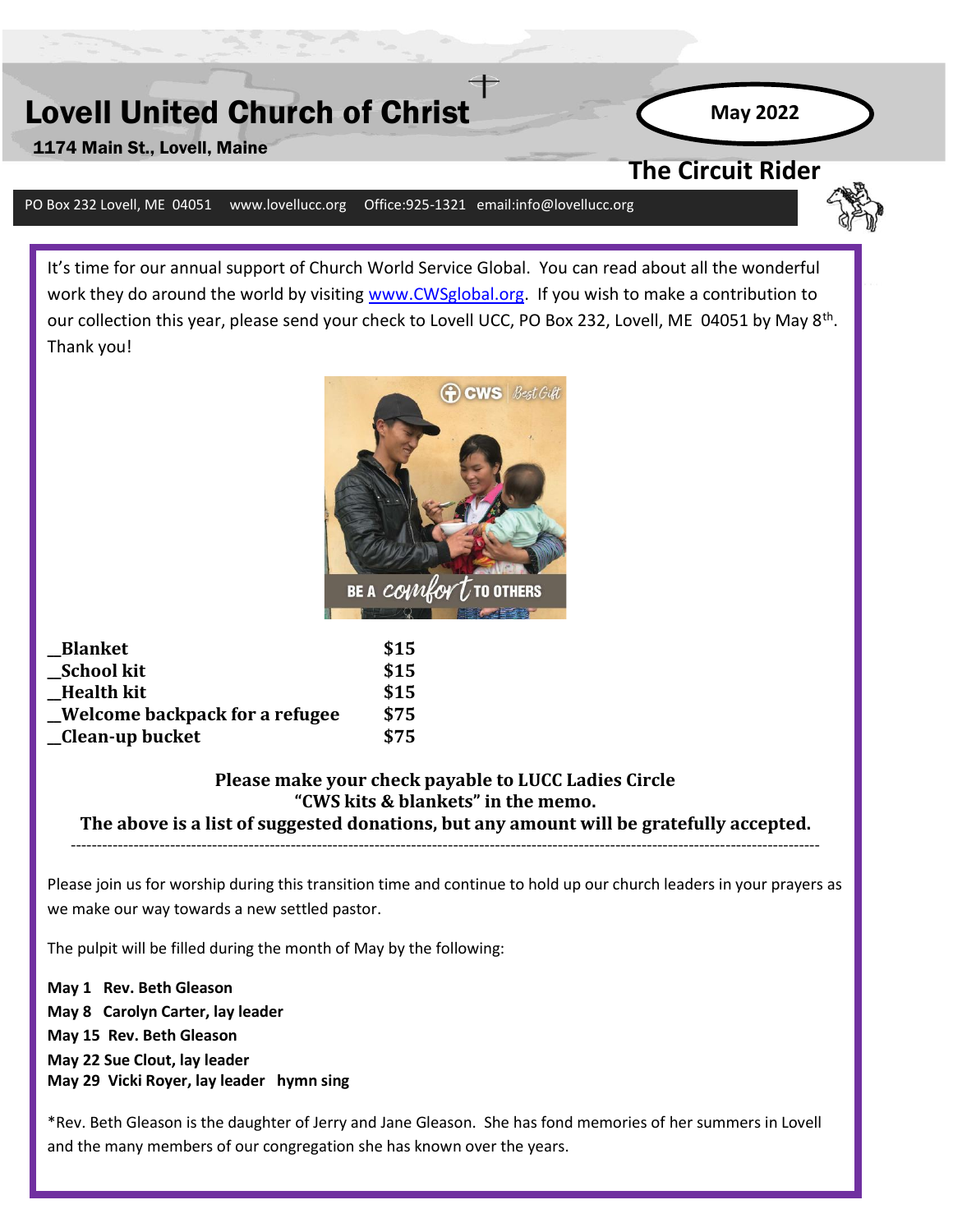## **Ladies Circle**

The Circle met on March 8 with six ladies present. Unfinished projects continue to be curtains for the vestry and for the pastor's office. The vestry, kitchen and bathroom floor refinishing has been completed. Chairs in memory of Phyllis Gregson are still on back order. Cash donations for CWS kits will be requested rather than items for the kits. Donations for CWS Blankets will be collected on Mother's Day, May 8. With the exception of Clean-Up Kits and welcome backpacks, all kits and blankets cost \$15 each. Next meeting will be on May 10 with Mary Heroux as hostess. Program will be sharing hobbies or collections. Meetings are held on the second Tuesday of each month at 10:30am. As there are no membership requirements, everyone is welcome to attend whenever your schedule allows. For further information, contact: Linda Libby 925-3661 [trout@fairpoint.net](mailto:trout@fairpoint.net) or Carolyn Carter 928-2080 cecarter1994@gmail.com

## **Lovell Girl Scouts**

GS Cookies were delivered to Brownfield on April 2, picked up there, transported to LUCC to sort then parents picked orders up there. The older girls from Troop 58 have held one sale already and will have another April 23 at the end of the Transfer Station road from 9:00-12:00. The Daisy troop is still meeting on Mondays at New Suncook School with eight VERY active girls. Heather Sawin did a great program about bees at their April 11 meeting. This helped the girls earn the "Use Resources Wisely" daisy petal. The Brownie troop is also still meeting Tuesdays at New Suncook School. They have been getting outside as much as possible, earned their Thinking Day patch, have sold cookies and have a new co-leader, Andrea Goodwin. The Older Girls, grades 6-12, meet 1<sup>st</sup> and 3<sup>rd</sup> Mondays at Lovell UCC and are still planning their end of year trip to The Outer Banks. Four of these girls graduate this year. All the troops will be participating in a Court of Awards, Bridging & Fly-Up Ceremony at Lovell UCC on Saturday, May 7 at 2:00. Leaders and Graduating Seniors will also be attending an Apple Mountain Unit Recognition Dinner in Brownfield on Friday, May 13. Several leaders are signed up for a First Aid/CPR Course on April 30, 9-11, in Fryeburg after completing a three hour online course. Contact: Linda Libby, 925-3661 or [trout@fairpoint.net](mailto:trout@fairpoint.net)

## **COMMITTEE NEWS**

#### **MISSIONS**

Ten beautiful Easter baskets were assembled and delivered to folks on our care list. Everyone was delighted to receive them. If you, or someone you know, should be added to our Community Care list, please call the church office. Another successful Drive Up Soup Lunch was held on April 23rd. The total collection of \$123.10 will be used to purchase kits and blankets through Church World Service. We accept food donations for the local pantries year-round. You can drop off your non-perishable items in the church vestry any time. We also have frozen meals available for those who could use a little support. Please call the church office is you would like to receive one.

#### **CHRISTIAN EDUCATION**

We have a **Bible School for children in grades K-6** on one Sunday each month at 9:00 am. For more information or to sign up for the **next class on May 15th**, please contact Carolyn Carter at 928-2080 or the church office at 925-1321. All are welcome!

We also offer a Women's Evening Bible Study on the second and fourth Tuesday of the month at 6:30 pm. For more information about this group please call Vicki Royer at 925-1444.

#### **TRUSTEES**

At the April 11 Trustee meeting, Mo Lipiatos spoke to the group about the cost effectiveness of converting LUCC to solar powered energy. The Trustees are only gathering information at this point. Two more air purifiers have been purchased and air ventilation is being installed in the Thrift Shop shed. The Board of Trustees is charged with the oversight of LUCC property, finances and employees.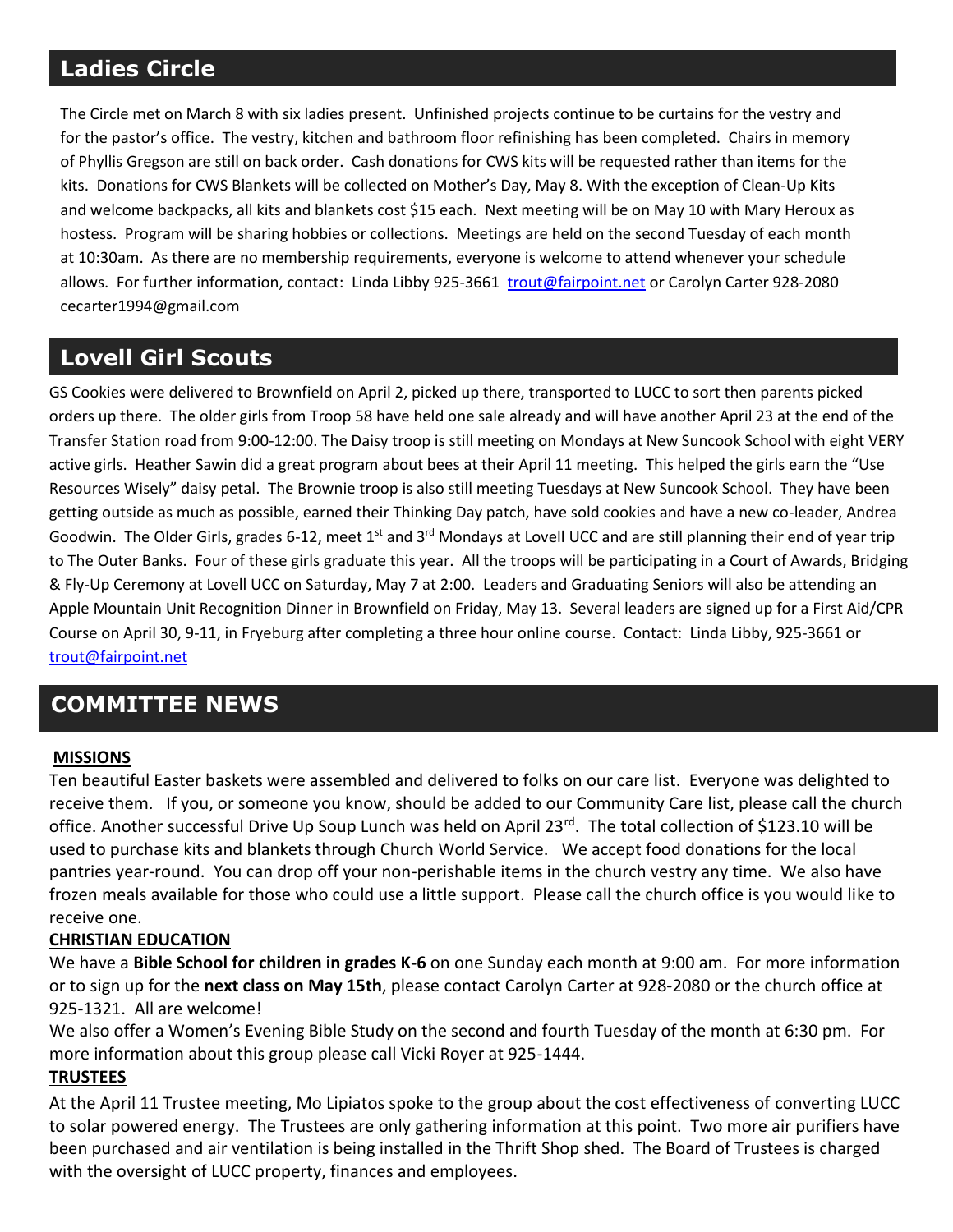### **Ongoing Programs**

#### **CHILDREN**

Bible School classes for children in grades K-6 are offered once per month, October-May for 2021- 2022. Call the church office for more information.

#### **WOMEN'S BIBLE STUDY**

This group meets on the 2nd & 4th Tuesday of each month (Oct-May). 6:30-9:00 pm. FMI

#### **MUSIC-CHOIR**

Choir rehearsals are held Wednesday evenings from 7:00-8:00 pm and the choir participates in worship every Sunday.

**MUSIC-HANDBELLS**

Handbells rehearse Wednesdays from 9:00-10:00 am. Bell Ringers wanted! Call the church FMI 925-1321.

#### **LADIES CIRCLE**

This group meets on the second Tuesday of each month for a business meeting and throughout the year for special programs and events. All ladies are welcome to come as their contact Vicki at 925-1444. schedule permits. FMI contact Linda Libby at 925-3661 or Carolyn Carter at 928-2080.

#### **SENIOR FELLOWSHIP**

*The Gathering Place* is hoping to resume soon! Please call the church office for more information.

## **LUCC Thrift Shop**

**OPEN WEDNESDAYS & SATURDAYS 10:00-2:00**

We continue to receive LOTS of great merchandise.Stop by and see!

**\$2 Bag Sale on the last Wednesday & Saturday of each month**

Do you enjoy receiving this monthly newsletter? Did you know it is sent to all postal patrons in Lovell as well as people in other towns on our mailing list? Your contributions are always welcome to help defray the cost of this mailing.

Please send any donations to: Lovell United Church of Christ PO Box 232 Lovell, ME 04051 Indicate "Circuit Rider" on your check

### STAY IN TOUCH

Follow us on Facebook

www.lovellucc.org

**Email:**

**COME SEE US** 1174 Main St. PO Box 232 Lovell, ME 04051

**CALL US** (207)925-1321 (office)

**The Circuit Rider submission deadline for June is May 15th**

Office Administrator's hours: *Monday 9:00-2:00 Wednesday 9:00-2:00* Office 925-1321

**Lovell United Church of Christ**

*Sunday Worship 10:30 am* [www.lovellucc.org](http://www.lovellucc.org/) **Dan Moore, Director of Music Heather Sawin, Office Administrator** **VISIT US ONLINE**

**info@lovellucc.org**